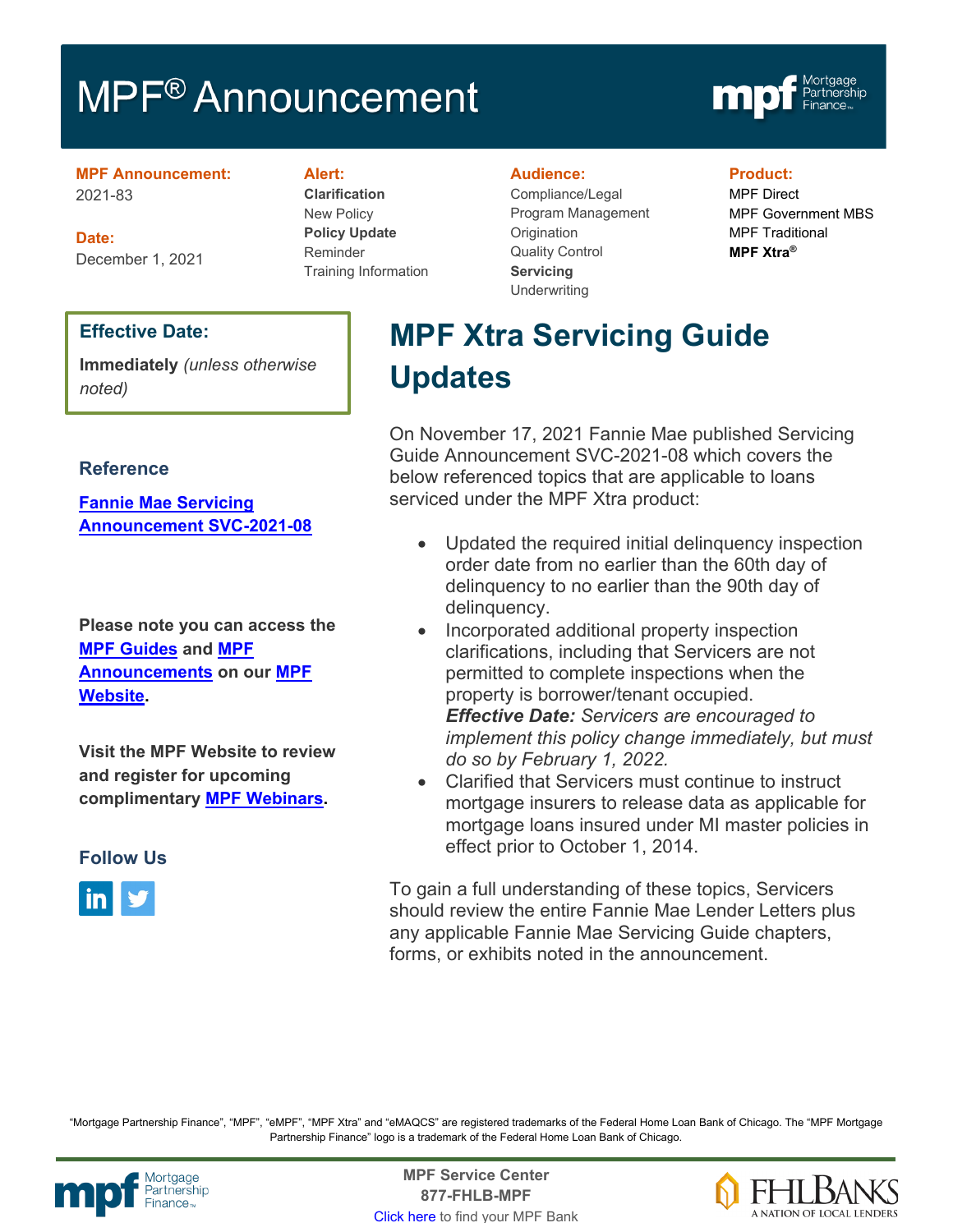

# **Servicing Guide Announcement (SVC-2021-08)**

Nov. 17, 2021

The Servicing Guide has been updated to include changes to the following:

- Initial delinguency inspection\*: updates servicer requirements regarding the initial inspection order date
- Mortgage insurance data process\*: clarifies servicer responsibilities for instructing mortgage insurers to release data pertaining to a certain population of mortgage loans

View the list of impacted topics.

\*Policy change not applicable to reverse mortgage loans.

# Initial delinquency inspection

To simplify the servicer's process and support our collateral management strategies, we updated the required initial delinquency inspection order date from no earlier than the 60<sup>th</sup> day of delinguency to no earlier than the 90<sup>th</sup> day of delinguency. We also provided additional clarifications, including that servicers are not permitted to complete an inspection when the property is borrower/tenant occupied.

**Effective:** Servicers are encouraged to implement this policy change immediately, but must do so by Feb. 1, 2022.

## Mortgage insurance data process

In SVC-2010-09, we announced the requirement that servicers instruct mortgage insurance (MI) companies to release MI-related data to us. Mortgage loans with an MI application date after Oct. 1, 2014 are covered under MI master policies that include a provision requiring mortgage insurers to release MI-related data directly to Fannie Mae. We updated the Guide to further clarify that servicers must continue to instruct mortgage insurers to release data to us as applicable for mortgage loans insured under MI master policies in effect prior to Oct. 1, 2014.

The revised Mortgage Insurance Disclosure Instructions and Release Template is posted on our website and is now referenced in F-1-02, Escrow, Taxes, Assessments, and Insurance. We also removed F-2-07, Mortgage Insurer Contact Information for MI Disclosure Instructions and Release Forms, as this information is available by self-service options.

Effective: This policy update is effective immediately.

See the Servicing Guide for details about these updates.

Servicers who have questions about this Announcement should contact their Fannie Mae Account Team, Portfolio Manager, or Fannie Mae's Single-Family Servicer Support Center at 1-800-2FANNIE (1-800-232-6643). Have Guide questions? Get answers to all your policy questions, straight from the source. Ask Poli.